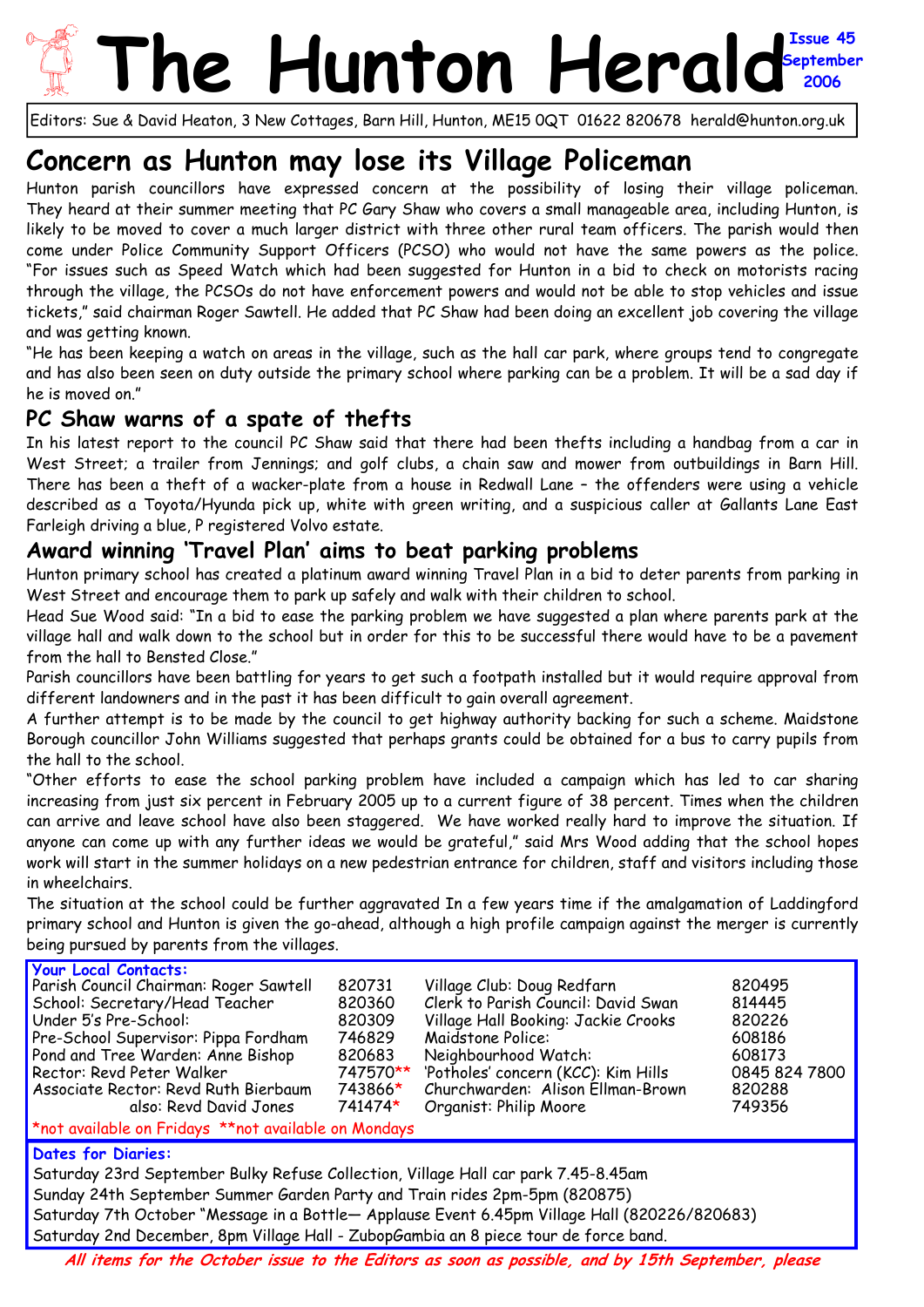#### **Crisis, crisis everywhere and not a drop of Peace.**

Whether it's at home or abroad; in our own lives or in the lives of those around us, we don't have to look far to find Crisis.

In the beginning, the Bible says, God created order, and it was good, but now all around we see disorder. That's not to deny the wonderful things that can happen in life: the joy of a loving family and friends; the beauty of the countryside... But it's hard to deny that there are some causes for great concern in the world at present. Wars in the Middle-East, global terror threats, climate change are the obvious culprits. And we only need to scratch the surface of our own community to find systems and individuals crumbling under strain. Crisis, crisis everywhere, and not a drop of peace....

So how does all this make you feel about God? Are you among those who look at the chaos and see it as proof that God either doesn't exist, or doesn't care - or is impotent to do anything? Or do you look at the state of humankind and see that what the Bible says about us and sin and the world, is right.

When the disciples were in the midst of the storm on Lake Galilee, and everything looked hopeless, Jesus didn't tell them - "Yes you're right - you're doomed. God doesn't care. Give up your faith, and accept your fate".

And before he went to the Cross, when he told his disciples about what would happen before he returned to earth again: about how nation would rise against nation, and kingdom against kingdom, and how there would be much terror and fear on the earth, and how even creation would behave strangely, when Jesus foretold these things, he doesn't say - "at that time - lose your faith, despair and accept your fate....for God doesn't care" No rather he says

**"When you see these things begin to take place, stand up, lift up your heads, because your redemption is drawing near".** Luke 21 v 28

I pray that you, like me, will find that faith which gives God's peace in the midst of crisis and the hope of glory, after the present darkness has passed. The second series of the second term of the series of the series of the series of the series of the series of the series of the series of the series of the series of the series of the

# **PRESS RELEASE**

**'Message In A Bottle' - Company Gavin Robertson -** 

**'Works on the imagination, and makes the imagination work!'** Liverpool Daily Post

**"If Tim Burton made theatre shows for children it might be something like this!"** KS2 Teacher, Kent.

**'Gavin Robertson is a master at staging shows with big intentions,** The Guardian

An intelligent and darkish narrative featuring a lighthouse, a young girl and 'The Spirit of the Sea!' … especially for younger folk!

Featuring a soundtrack of music by Vaughan Williams, Benjamin Britten and Eric Korngold. All told with wonderful lighting by Fiona Simpson who lit **'Festen'** in London's West End and on New York's Broadway. **Devised by Gavin Robertson with Andrew Dawson and Rob Thirtle**.

Gavin is a busy Theatre Director with recent projects including the stage premiere of 'The Day Of The Triffids' at the New Wolsey Theatre, and as an actor, he also performed and toured in the hit **'12 Angry Men'** with comics Bill Bailey and Stephen Frost, Jeff Green and Owen O'Neill, and recently in both 2004/5 and 2006 seasons of **'One Flew Over The Cuckoo's Nest'** with Christian Slater, Alex Kingston and Mackenzie Crook, in London's West End.

**Not to be missed-Coming to Hunton Village Hall Saturday October 7th 2006,** 6.45pm for a 7pm start.

Ticket Bookings Jackie 01622 820226 and Alan 01622 820683.

£5 Adults /£4 Children – School bookings will be welcomed but please book early.

### **Village Hall Volunteers Needed**

The Village Hall Committee would like to invite anyone interested in the Village Hall in Hunton to come along on Tuesday 19 September at 7.45pm to get involved in the its future running and upkeep. Yes, we need an injection of new ideas and people!

**Don't forget the Mobile Library Wednesdays** 

Hunton School – 1.35-2.05 (weekly) Bensted Close - 2.10-2.25 (weekly) Village Hall 2.30-2.50 (alternate weeks only) Tel: 07740 183756

### **Re Hunton Church yard – calling Garry Smith**

A message from David Way. Thank you for your response from last months Item. The contact telephone number you provided seems to be incorrect and we have been unsuccessful in contacting you. Please ring 01622 820876 or 820369

**Musical Bumps** Bookings are now being taken for the Autumn Term. Held at the Baptist Chapel in Vicarage Road – Starting in September

First lesson Free and 10% off a full term booking. Special rates for siblings. Maria.cooper@msical bumps.com Telephone 01892 730652. www.msical bumps.com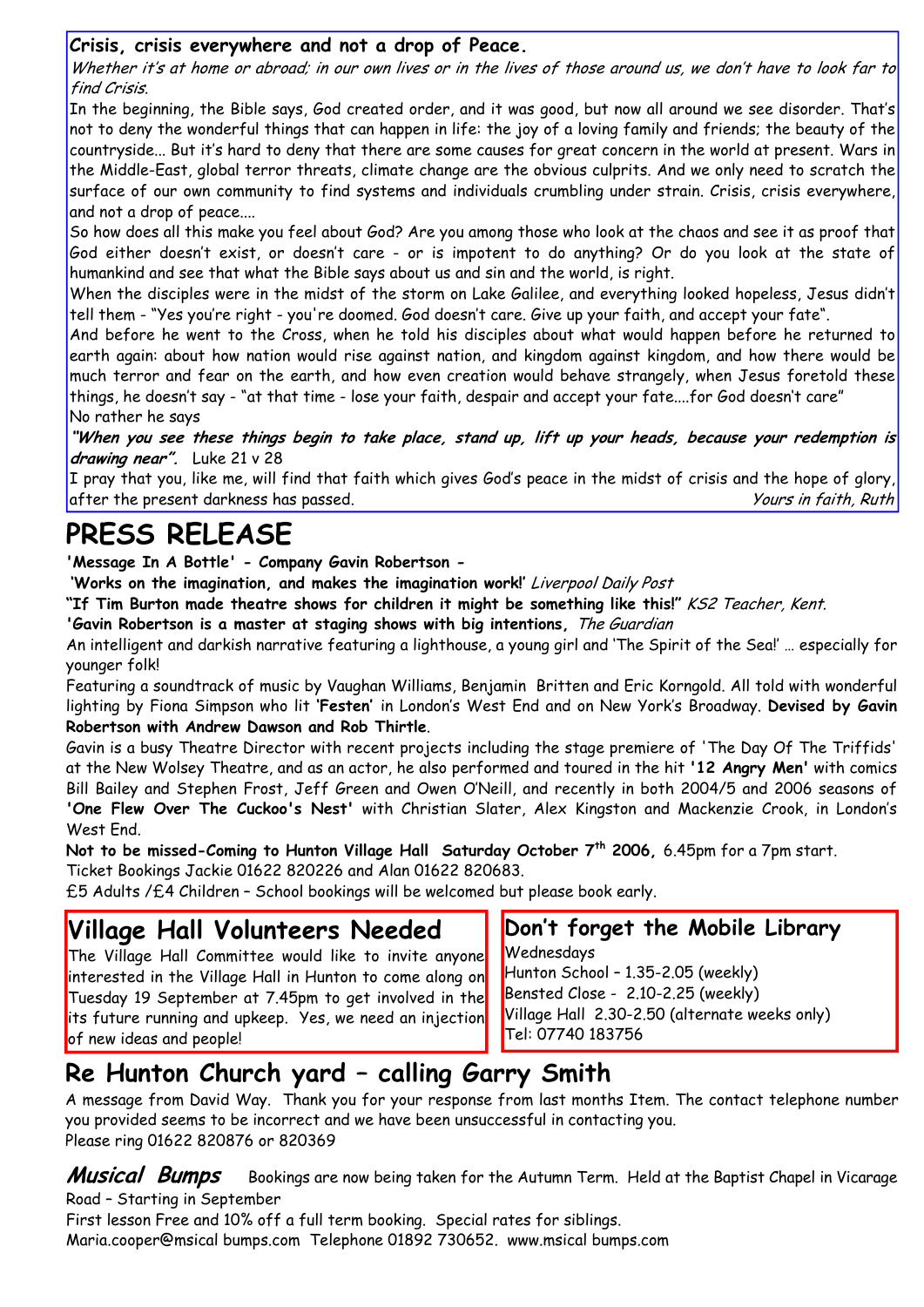## **SEPTEMBER GARDEN PARTY**

This event is by kind permission of Sue and Lawrence Martin, Wayside, Amsbury Road, Hunton. **Sunday 24th September 2pm-5pm**  Have as many rides as you like and enjoy a delicious cream tea **Tickets from** Wendy Simmons 01622 820875 Adults £7.50, Children over 2 year £5, Senior Citizens £5. Proceeds to St Mary's Church, Hunton

## **HUNTON CLUB BOOK GROUP JULY BOOK REVIEW - THE LABYRINTH BY KATE MOSSE**

July 1209: in Carcassonne a seventeen year old girl is given a mysterious book by her father which he claims contains the secret of the true Grail. Although Alais cannot understand the strange words and symbols hidden within, she knows that her destiny lies in keeping the secret of the labyrinth safe.

July 2005: Alice Tanner discovers two skeletons in a forgotten cave in the French Pyrenees. Puzzled by the labyrinth symbol carved into the rock, she realises she's disturbed something that was meant to remain hidden. Somehow, a link to an horrific past – her past – has been revealed.

Despite having looked forward to reading this book, overall, the group found it disappointing. What seemed to be promising at the start soon became unsatisfactory with too many names to remember and poor characterisation. The plot seemed rather far-fetched and the book unnecessarily long resulting in a poor score of  $4\frac{1}{2}$  out of 10. The book for August is Our Kid by Bill Hopkins.

## **Hunton School Looks Back Over the Last Year**

Part two...This year has once again seen a wide range of after school and lunchtime clubs offered to our children. These have included: netball, rounders, recorders, construction, line dancing, tap and modern dancing, rapid maths, story club, creative club and our very effective gardening club which shows the commitment of staff, parents and volunteers to ensure our children have a full curriculum. Trips and weekly swimming lessons for Key Stage 2 pupils once again provide clear curriculum opportunities.

In February this year we took our Upper School pupils to Arethusa for a residential trip. This was a real success with many children experiencing being away from home for the very first time. The experiences of rock climbing, kayaking and high ropes will, I hope, stay with them for a long time to come.

Our Indian Culture week saw children researching other cultures and religions and enjoying dance and food workshops where they could begin to appreciate life from another person's perspective.

We are firmly embedded in our community and an integral part of the village and life of the church. We had a beautiful Christingle Service in St Mary's Church at Christmas with our younger pupils performing the Nativity, whilst our older pupils read and enthralled us with their voices. Our Easter Service saw Upper School dramatising the story of 'The Three Trees' and younger pupils reading prayers. We have continued to participate in Family Services at the Church and tears flowed at the Leavers' Service in Church on the last day of term. The Upper School children participated in the Rochester Schools' Festival where they performed a drama as part of the concluding service.

Once again our PTA has worked incredibly hard for us. The May Fayre was a huge success and despite the inclement weather we all had a wonderful time and made a staggering £1,400 which has been used to purchase a third interactive whiteboard which will be installed in Middle School. The May Fayre is always a lovely time for parents, villagers and past friends to join together.

The Autumn Ball in October, which seems a long way away now, saw black ties and evening dresses once again entering our school hall. The live band enhanced a perfect evening thoroughly enjoyed by everyone. The Salsa evening in the spring term saw parents and friends of Hunton School once again dancing the night away.

Our wonderful large hall, which is used effectively to enhance learning and by the local community, is now so much better due to the acoustic boards and sound system.

The new heating system installed in October/November has proved very effective and efficient and will further help us with our energy costs when new windows and doors are fitted to the three rear classrooms, the front entrance and cloakroom during the summer holidays.

Our travel plan was accepted, leading to us receiving a Platinum Award. Our new pedestrian entrance with disabled access and greater visibility will be installed this summer.

### **Are you interested in learning about Flower Arranging?**

If you are interested in learning something about Flower Arranging, come along and join a very friendly group. Following on from the successful series of lessons last year, Jackie will be running classes starting this month on Monday the 25th September. The Course will run on Mondays, in term time, at Hunton Village Hall from 1.15 p.m. to 3.00 p.m. For more details, contact Jackie on 01622 753053.